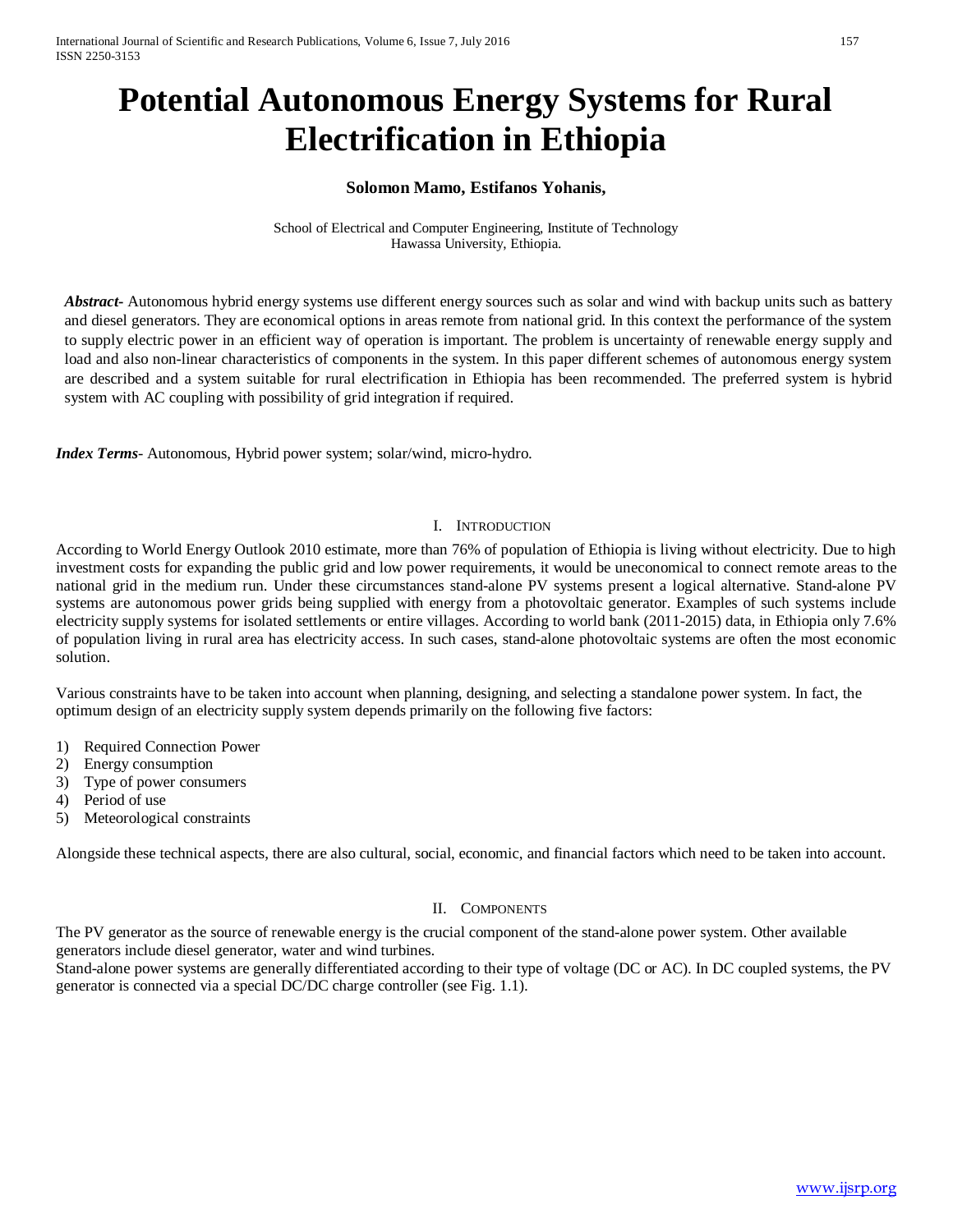

*Fig. 1.1: Solar home system capable of providing alternating current*

In AC coupled systems, a conventional PV inverter is used for feeding power into the grid (Fig. 1.3). The battery or stand-alone power inverter is the heart of the AC coupled system. It ensures that generated and load power are balanced at all times. If too much energy is generated, the inverter stores this surplus energy in the batteries. If energy demand exceeds supply, the inverter discharges energy from the batteries.

A management system that includes battery, generator, and load management is absolutely essential for the optimum operation of a stand-alone supply system. This control function is integrated into the battery inverter. It simplifies the operation of the system and keeps investment costs down.

## III. SYSTEM DESIGN

Apart from power consumers such as lamps, radios, TVs, and refrigerators, a stand-alone PV system is made up of four basic components: a power generator (e.g., PV generator), a storage battery, a charge controller, and an inverter. These components can be coupled at various system levels on the DC side, on the AC side, or in hybrid systems.

## *A. DC Coupling*

In a DC coupled system, all loads and generators are coupled exclusively at the battery voltage level (see Fig. 1.1). A DC supply on the basis of a 12-Volt battery is particularly suitable for simple system constellations. Especially when the electricity is to be used primarily for lighting, such as in a solar home system (SHS) in the power range of a few hundred Watt. During daylight hours the battery stores the energy supplied by the PV generator. This energy is then available in the evening to power the lighting system. With the help of an additional small inverter, it is also possible to operate conventional AC power consumers in the DC system. In general, it is advantageous if AC consumers can be utilized. These are devices easily available in Ethiopian market and can be purchased at low cost.



*Fig. 1.2: Hybrid system with DC coupled components*

#### *B. AC-DC Systems*

Hybrid AC-DC systems are especially suitable for connecting mid-range AC power consumers with DC generators. With such systems, the battery on the DC side can be simultaneously charged via a diesel generator (see Fig. 1.2).

The demands on a hybrid system differ from those on a solar home system. Hybrid systems are used to supply remote power consumers and are able to handle higher energy requirements.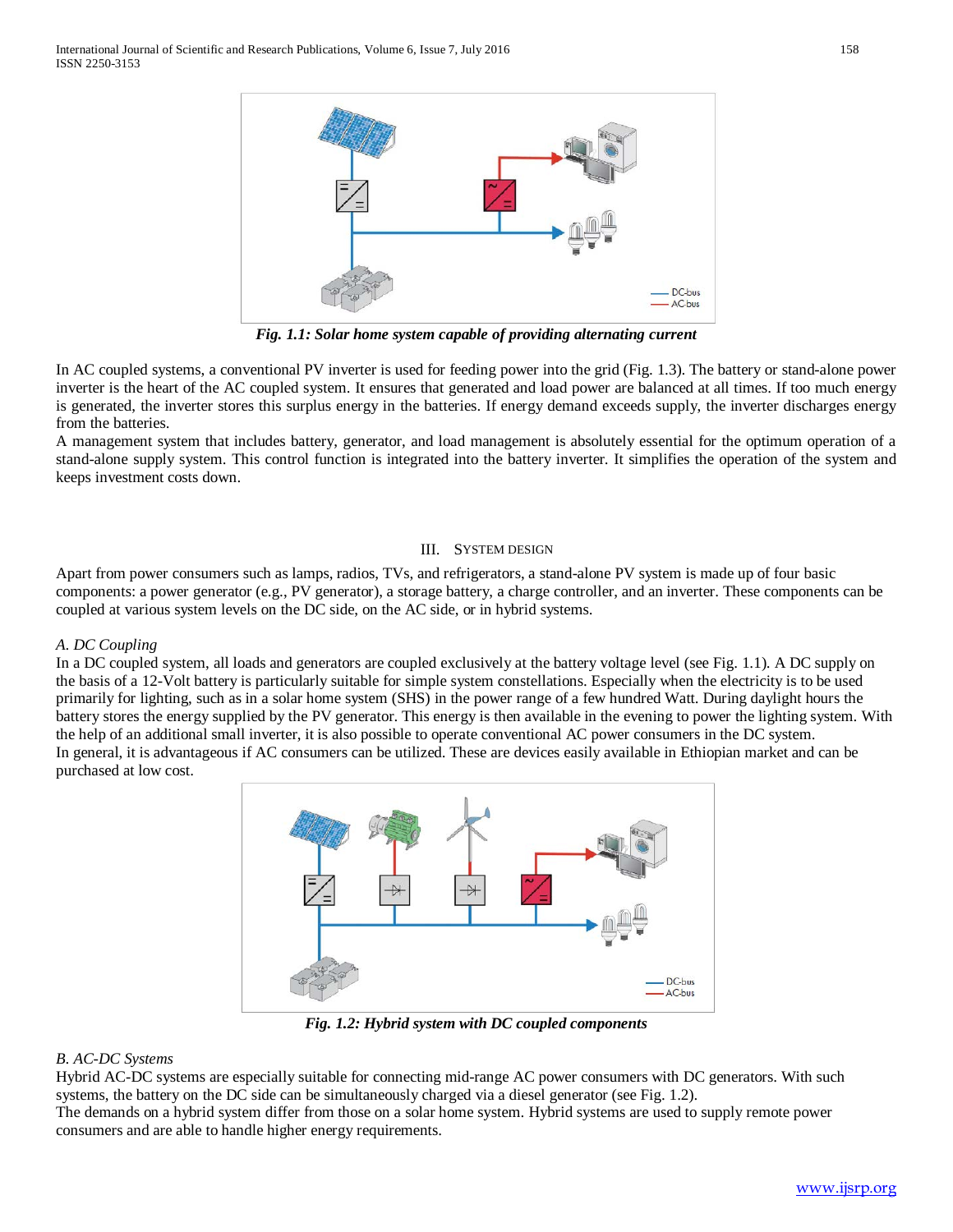Accordingly, such AC-DC systems are typically used in remote areas. The designer of an AC-DC system should take into account that the inverter capacity must correspond to the required energy consumption. Even when more energy is available from PV and wind sources, the inverter will limit the capacity supplied on the AC side.

# *C. AC Coupling*

The connection of all power consumers and generators on the AC side (see Fig. 1.3) offers a decisive advantage: it enables systems to be built up or expanded with standardized components on a flexible, modular basis. Renewable and conventional power sources can be combined, depending on the application and the available energy carrier. This is a particular advantage in situations where the grid structure is weak. The connected energy sources charge the batteries and supply energy when it is needed. If inverters are intended for that purpose, a connection to the public grid is possible. The system can easily be expanded by adding further generators, thus enabling it to handle a rising energy demand. Additionally connected AC sources result in a real increase in capacity on the AC side. AC coupled systems can be used to supply all power consumers. Hence, they are ideally suited for applications like rural villages of Ethiopia.

In the medium power range (2-100 kW); the structure of such supply systems does not require any additional control or monitoring unit. Battery inverters such automatically check the availability of the grid and the system components.

This simplifies the operation of the system and keeps investment costs down.

From an economic perspective, stand-alone power systems with a storage battery in the kW power range are considerably more costeffective than systems which use diesel generators only. Even larger hybrid systems which use a diesel generator to avoid long-term battery storage can be operated at lower cost than stations working exclusively with diesel units. This can be attributed to the high cost of maintenance, short service life, and very poor partial load efficiency of diesel generators.

Expandability and the type of connection of the individual components play a key role in off-grid power supply systems. The AC coupling enables power generators of all kinds as well as standard power consumers to be connected to the stand-alone power grid. The system is easy to expand both on the consumer and on the supply side.



*Fig. 1.3: Hybrid system with AC coupled components*

## IV. FUNCTIONALITY

Stand-alone power inverters are connected to a battery bank and form the AC grid of the stand-alone power system. At the same time, they control the voltage and frequency on the AC side. Generators as well as power consumers are connected directly to the AC grid. Whenever there is a surplus of energy (e.g., when solar irradiation is high and consumption low), the stand-alone power inverter draws energy from the AC grid and uses it to charge the batteries. When there is an energy shortage (little or no solar irradiation and high consumption), the inverter uses the batteries to supply the grid.

Various power generators can be connected to the stand-alone power grid: PV plants, wind turbines, micro-hydro power stations, and diesel generators.

The latter can step in when the battery charge is low and there is not enough solar irradiation available for recharging.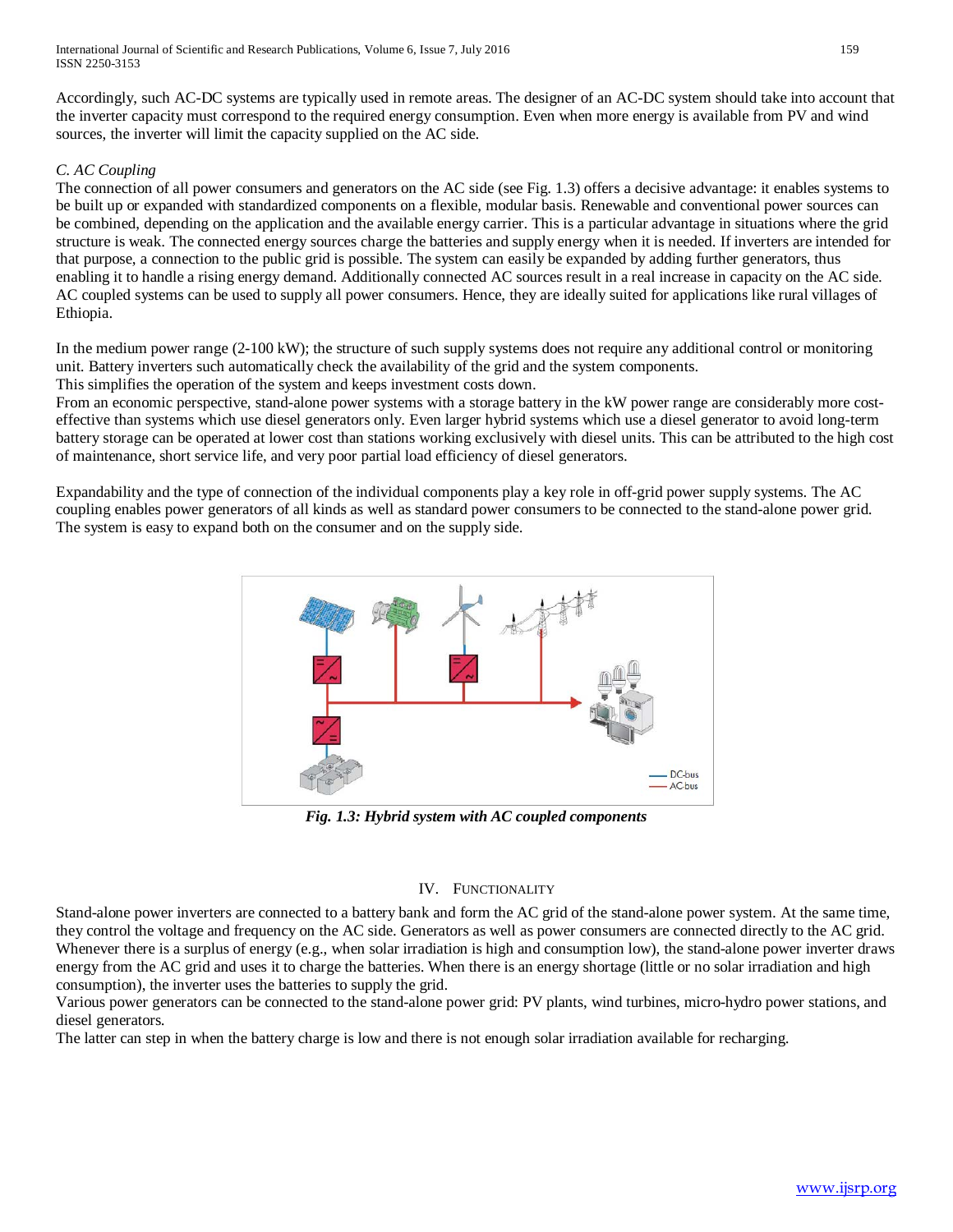## V. EXPANDING AND CONNECTING OF STANDALONE POWERSYSTEMS

Stand-alone power grids can be gradually expanded into large-scale systems as a result of the parallel connectability of all energy suppliers and consumers. They are particularly well suited for the supply of grid-isolated areas such as remote villages. Fig. 1.4 shows the layout and the expansion possibilities for an AC coupled village power supply.

The autonomous energy system can easily be expanded by further power generators when the power demand rises. One further advantage of the stand-alone power system: Thanks to the storage batteries, energy not needed during the day will be available at night, e.g., for street lighting.



*Fig. 1.4: Expansion options of an AC coupled hybrid system for a village electricity supply*

Legend Fig. 1.4

- 1) : PV generator
- 2) : PV inverter
- 3) : Battery inverter
- 4) : Storage battery
- 5) : Generator
- 6) : Wind turbine

## VI. CONCLUSION AND REMARKS

Autonomous Energy systems are recognized as a variable alternative to grid-electricity for rural village power supplies. A hybrid energy system using AC Coupling which combines PV-arrays and other energy sources (micro-hydro, wind and diesel generators) with lead-acid batteries for energy storage can offer a more cost effective and more reliable type of system. However, hybrid system with diesel generator depends the user on transportation and storage of fossil fuel and higher maintenance. Therefore, the authors recommend hybrid system with wind and/or hydro turbines for rural electrification in Ethiopia.